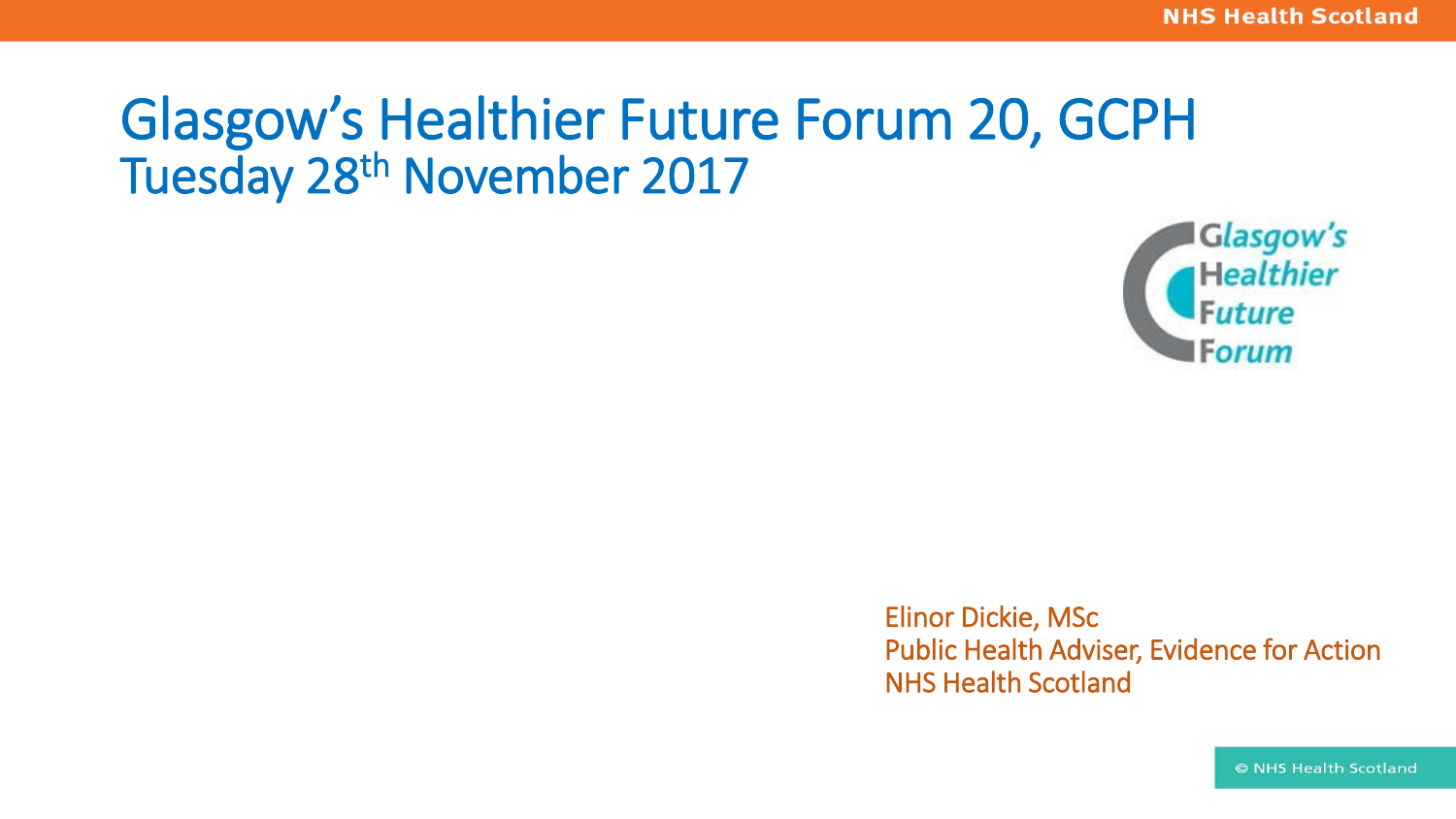### Theory of causation of health inequalities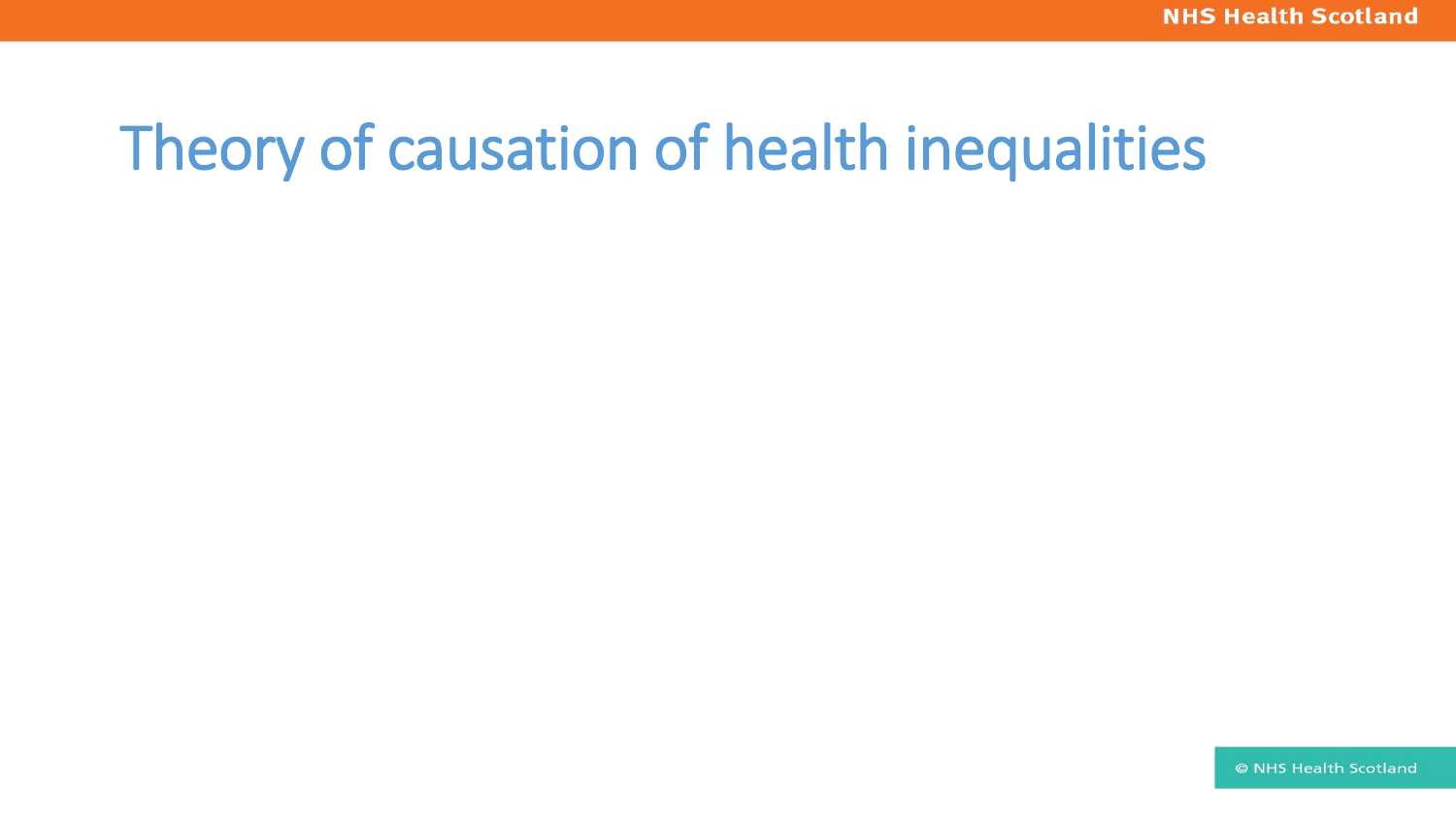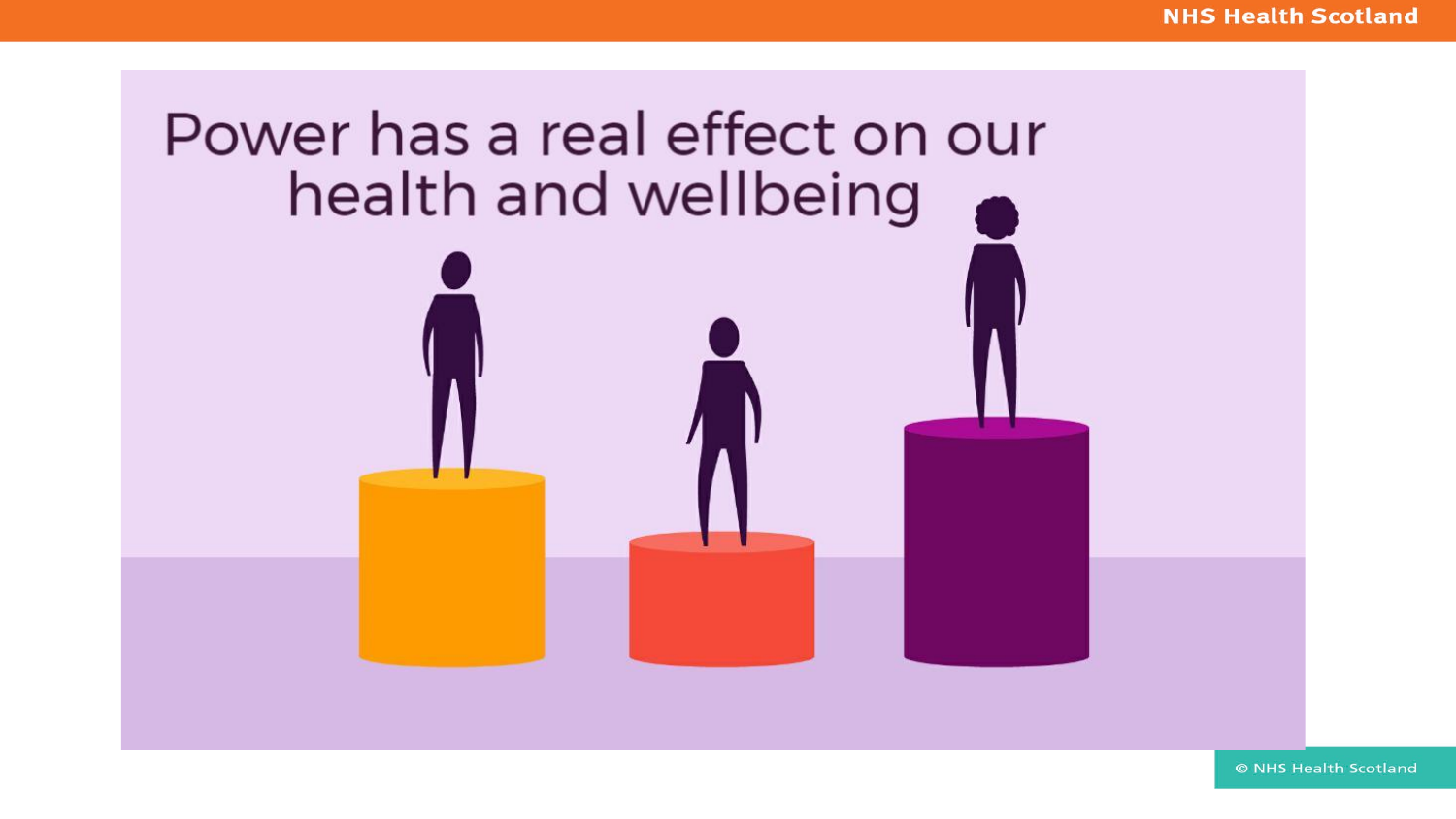## Power doesn't belong to any one person but<br>exists in the relationships between people

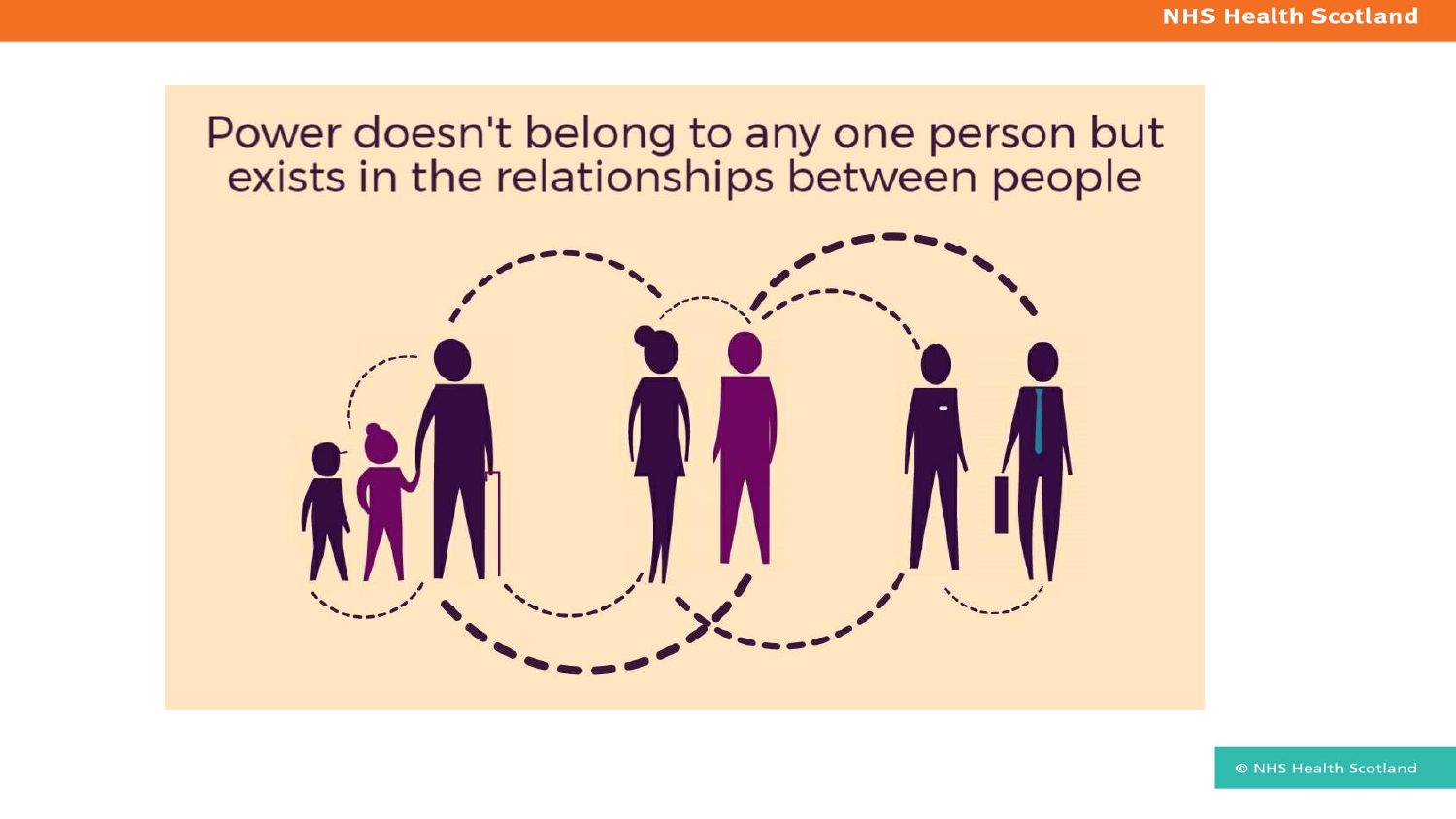### Four types of 'power'

| 'power over'   | whereby some are able to influence or coerce others;                                 |
|----------------|--------------------------------------------------------------------------------------|
| 'power to'     | whereby individuals are broadly able to organise and<br>change existing hierarchies; |
| 'power with'   | that is collective power of communities or<br>organisations;                         |
| 'power within' | individual capacity to exercise power, self-confidence.                              |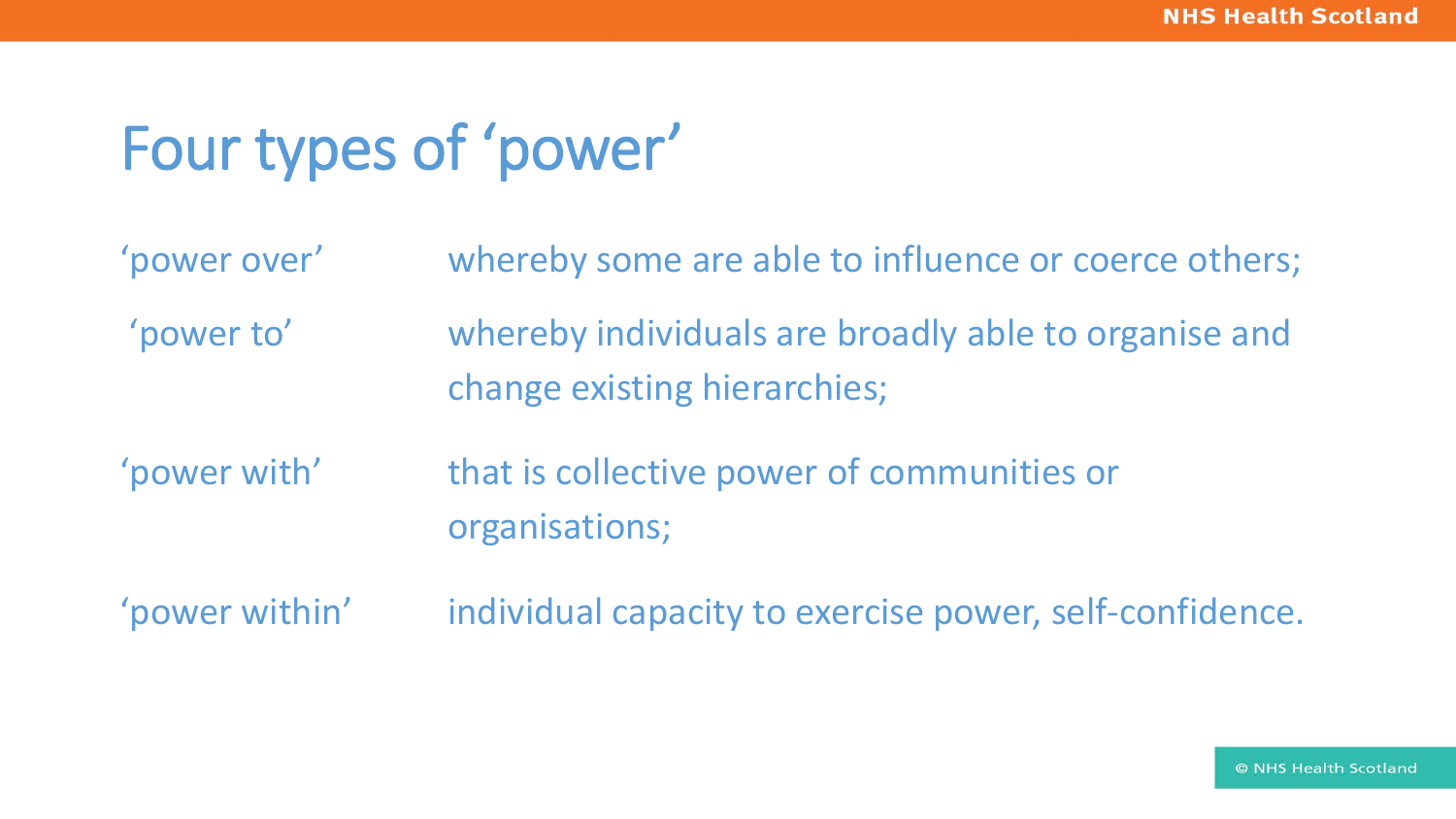#### W.H.O on redistributing power

"An approach based on 'power over' emphasises greater participation of previously excluded groups within existing economic and political structures.

In contrast, models based on "power to" and "power with", emphasising new forms of collective action, push towards a transformation of existing structures and the creation of alternative modes of power-sharing…"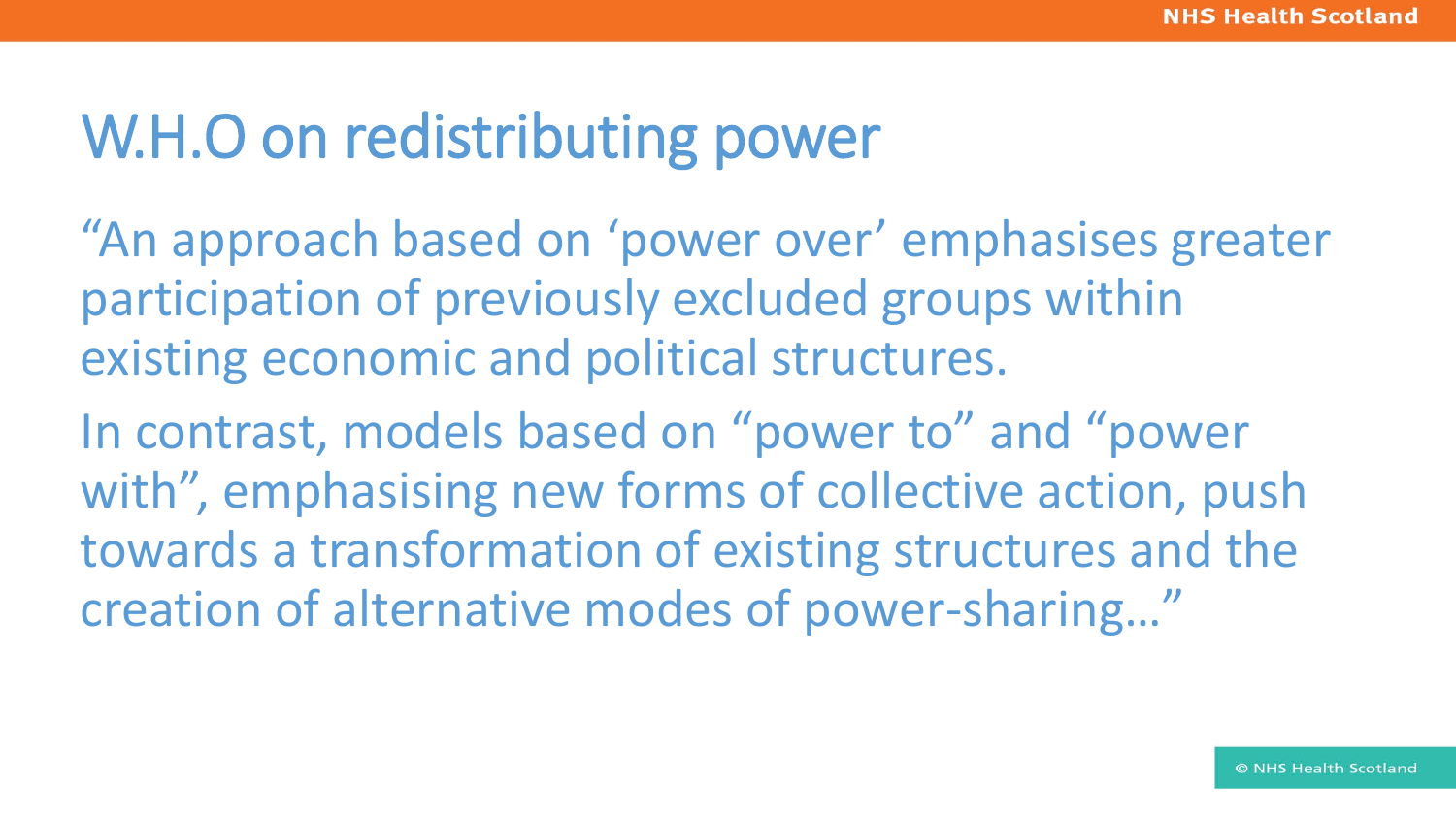#### Power frameworks for power analysis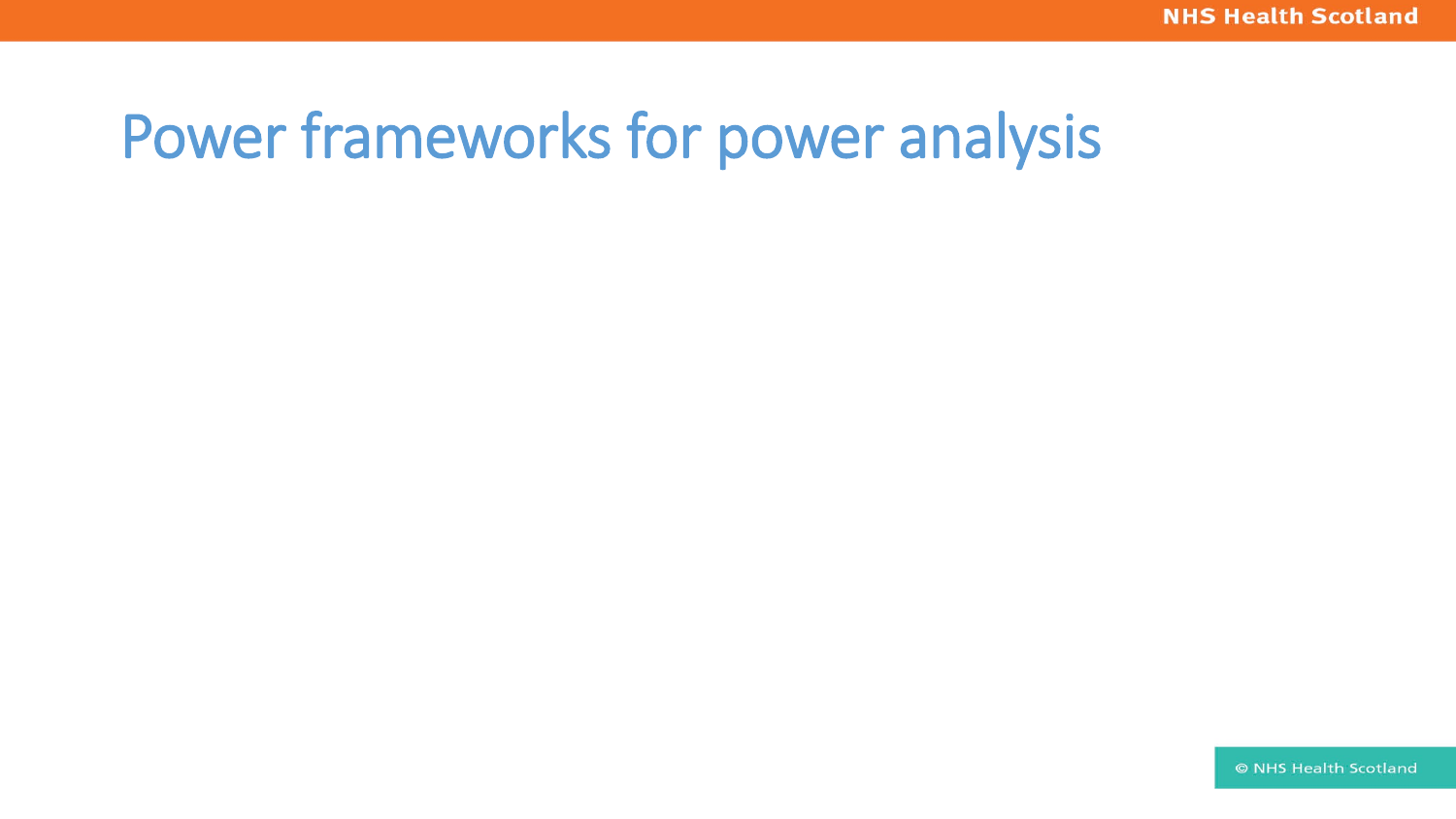

Supporting best practice in community development

#### SCDC briefing no. 1/17

**Update on the Community Empowerment (Scotland) Act** February 2017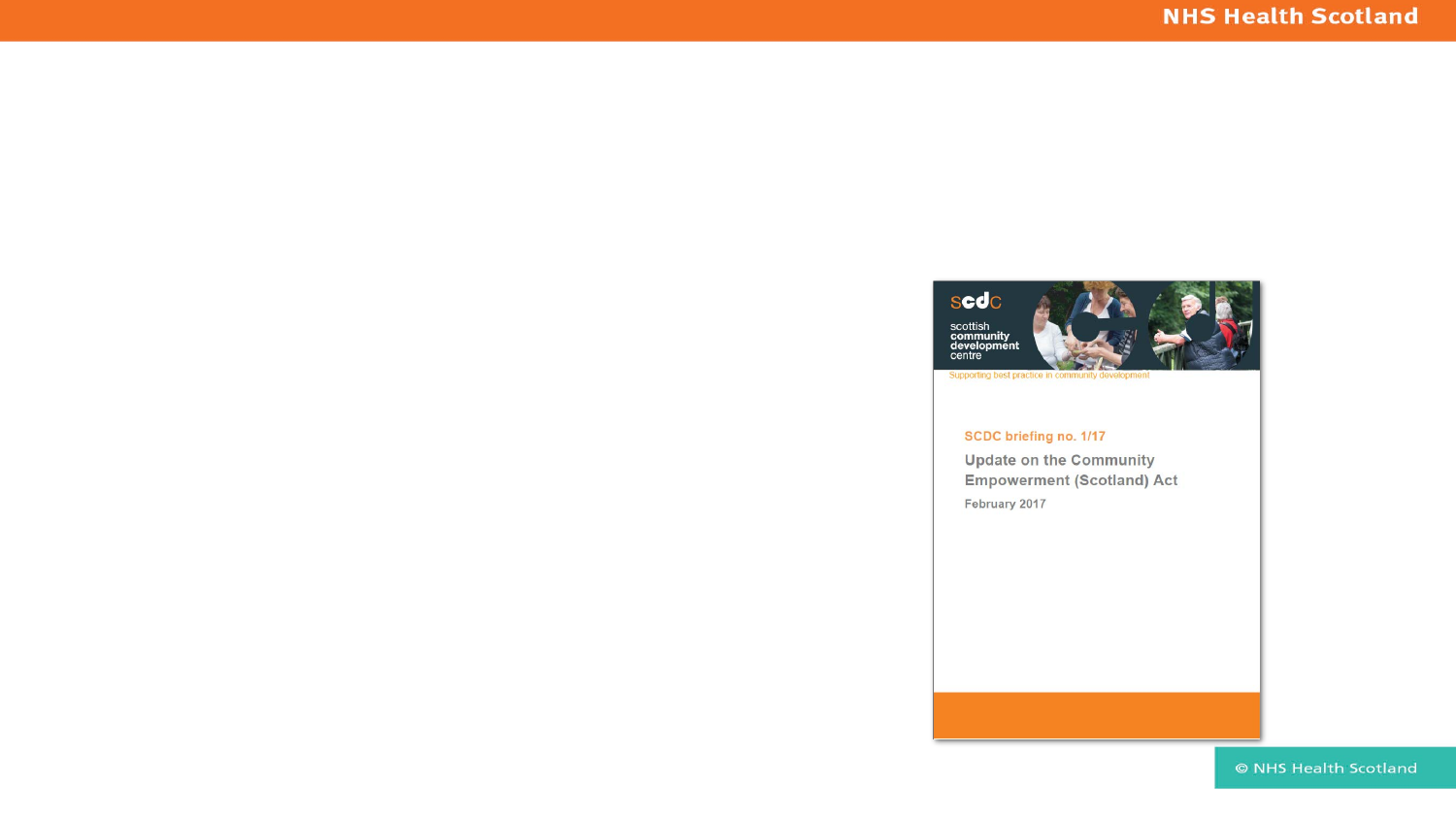#### **NHS Health Scotland**



A healthier and fairer future, where power is more equally shared, is possible How will you use your power to make it happen?